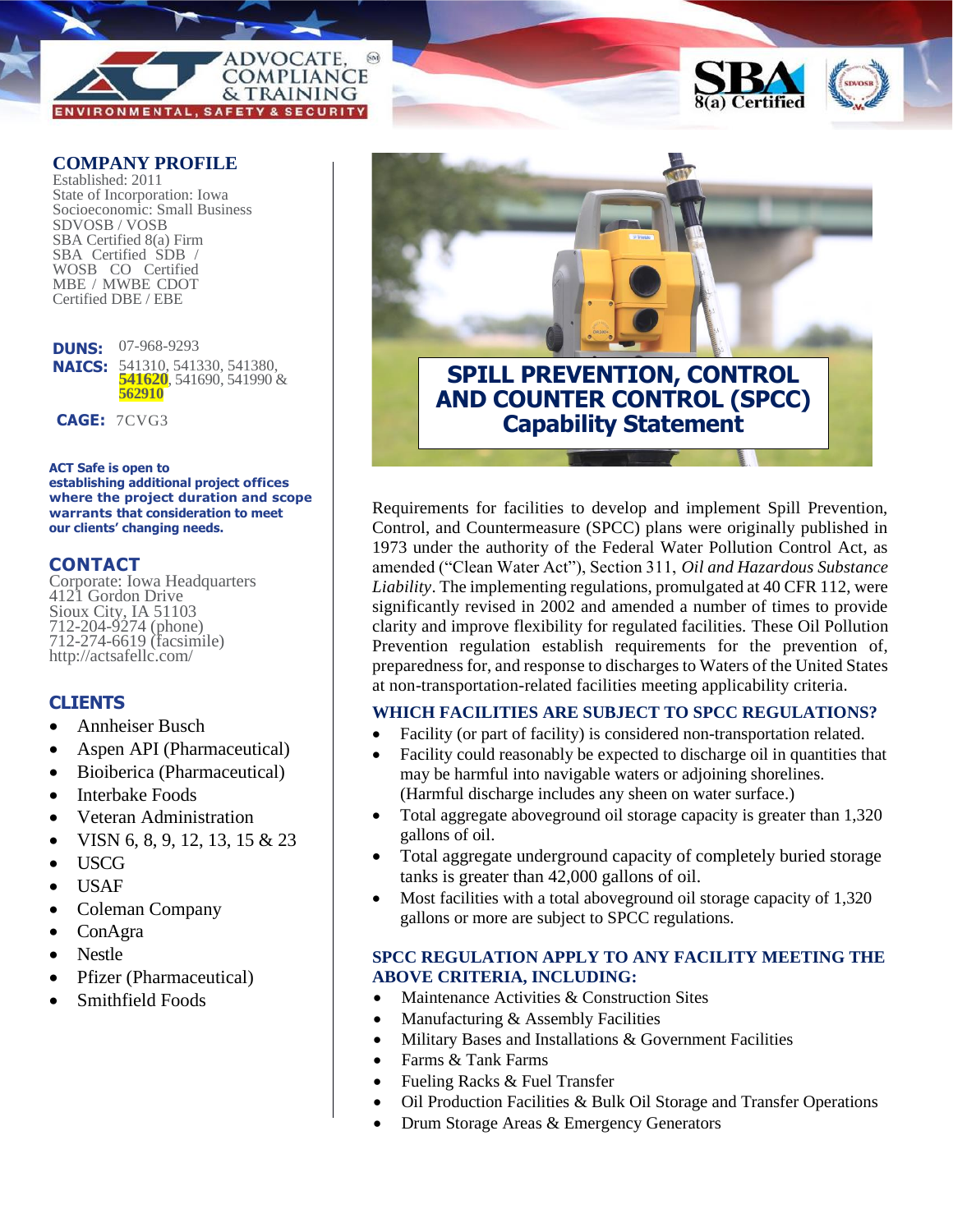# **DVOCATE COMPLIANCE** & TRAINING

### **WHAT TO EXPECT?**

- Mobilized a Registered Professional Engineer / Environmental Scientist to project site.
- Prepared site sketch (CAD) to show facility features including regulated oil storage, piping, buildings, secondary containments, fencing, lighting, and apparent drainage. Site sketches included hazardous waste storage locations, spill response equipment, and fire protection equipment.
- Quantified oil storage in USTs/ASTs and other regulated oil storage (55 gallons and greater). Established appropriate standards for required UST/AST integrity testing and brittle fracture evaluation. Identified cathodic protection, inventory methods and frequency, type and location of piping/supports, etc.
- Compared size of existing secondary containment and unloading/loading basins with SPCC required capacity, including allowances for precipitation.
- Compared site to state UST/AST rules (i.e. registration, secondary containment, inventory, cathodic protection, overfill).
- Reviewed previous oil spill history of the site, including state spills lists and federal Emergency Response Notification System database.
- Reviewed facility drainage, and spill prediction to surface water, storm sewer lines, and sanitary sewer lines.
- Prepared a release notification plan with phone numbers and addresses of government agencies to contact in the event of a release.
- Developed a contingency plan for response to spills.
- Compared existing security, lighting, fencing, signs, caps (on pipes), and locks (on valves or controls) to SPCC requirements.
- Identified record keeping requirements such as product inventory/reconciliation, facility inspections, water discharge, personnel training, and integrity testing.
- Established procedures for facility unloading and loading.
- Prepared a written SPCC plan, including forms (inspection, water discharge, inventory), and a certification of the applicability of the substantial harm criteria. The SPCC Plan incorporated hazardous waste management provisions that are sufficient to comply with the requirements of the Contingency Plan and Emergency Procedures.